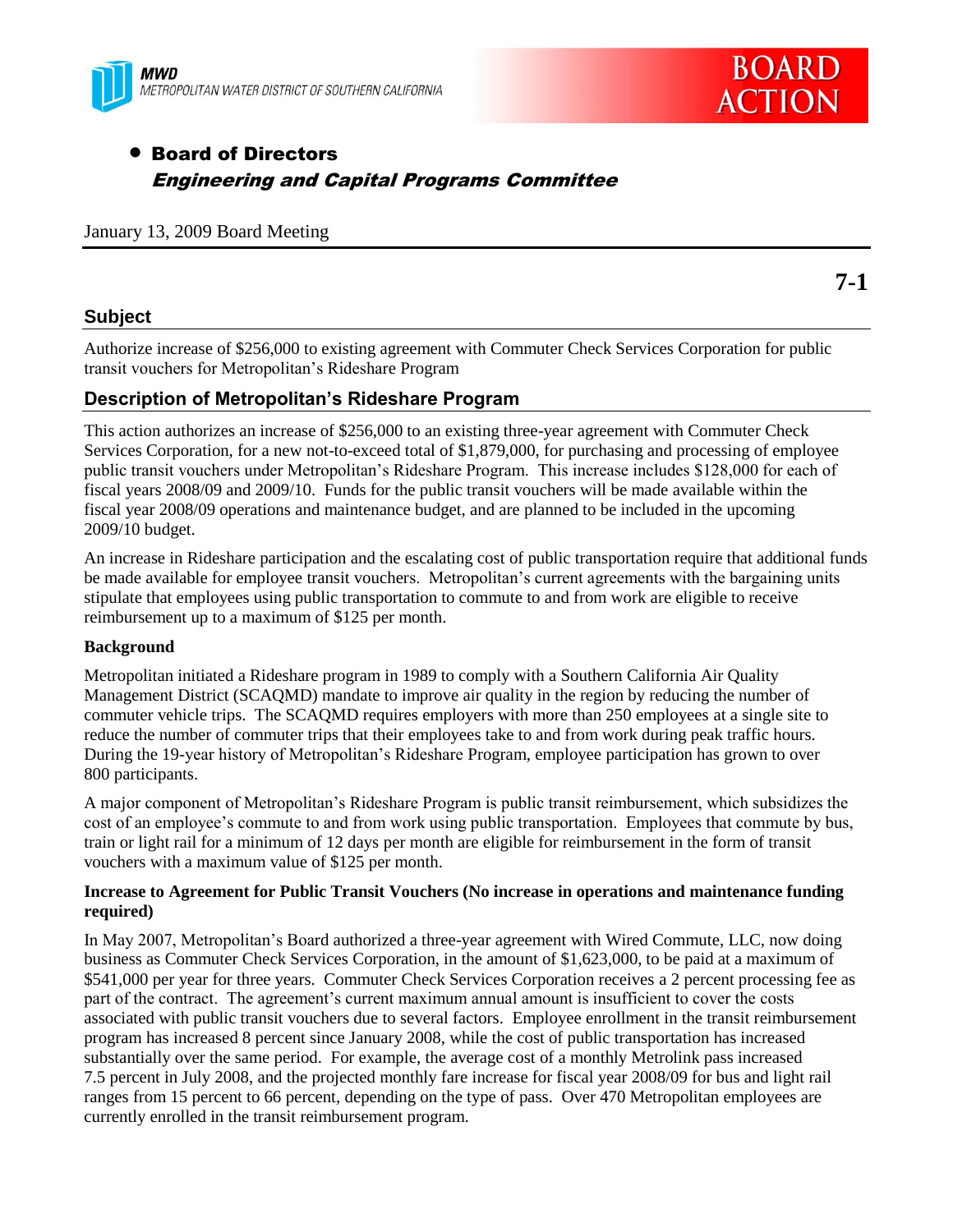This action authorizes an increase of \$256,000 to the existing three-year agreement with Commuter Check Services Corporation, for a new not-to-exceed total of \$1,879,000, for purchasing and processing employee public transit vouchers. This increase includes \$128,000 for each of fiscal years 2008/09 and 2009/10. No increase is required in Metropolitan's 2008/09 operations and maintenance budget, due to planned savings in other areas.

This action is consistent with Metropolitan's goals for sustainability by decreasing consumption of non-renewable energy and fuels, and by raising employee awareness to promote sustainable practices at work and at home.

Funds for the reimbursement program are planned to be included in the upcoming fiscal year 2009/10 budget.

# **Policy**

Metropolitan Water District Administrative Code Section 8121(a): General Manager's Contracting Authority in Specified Circumstances

# **California Environmental Quality Act (CEQA)**

CEQA determination for Option #1:

The proposed action is not defined as a project under CEQA because it involves continuing administrative activities, such as general policy and procedure making (Section 15378(b)(2) of the State CEQA Guidelines). In addition, the proposed action is not subject to CEQA because it involves other government fiscal activities, which do not involve any commitment to any specific project which may result in a potentially significant physical impact on the environment (Section 15378(b)(4) of the State CEQA Guidelines).

The CEQA determination is: Determine that the proposed action is not subject to CEQA pursuant to Sections 15378(b)(2) and 15378(b)(4) of the State CEOA Guidelines.

CEQA determination for Option #2:

None required

## **Board Options**

### **Option #1**

Adopt the CEQA determination and authorize increase of \$256,000 to the existing agreement with Commuter Check Services Corporation, for a new not-to-exceed total of \$1,879,000, for employee public transit vouchers.

**Fiscal Impact:** \$128,000 annually for fiscal years 2008/09 and 2009/10. No increase is required in Metropolitan's 2008/09 operations and maintenance budget, due to planned savings in other areas. Funds for the reimbursement program are planned to be included in the upcoming 2009/10 budget.

**Business Analysis:** This option is consistent with stipulations for the Rideshare program currently included in the bargaining units' MOUs.

### **Option #2**

Do not authorize an increase to the existing agreement for employee public transit vouchers. **Fiscal Impact:** None

**Business Analysis:** Metropolitan would have to reduce the number of participants in the public transit portion of the Rideshare program. Changes to the transit reimbursement program would require Meet and Confer consultations with Metropolitan's bargaining units.